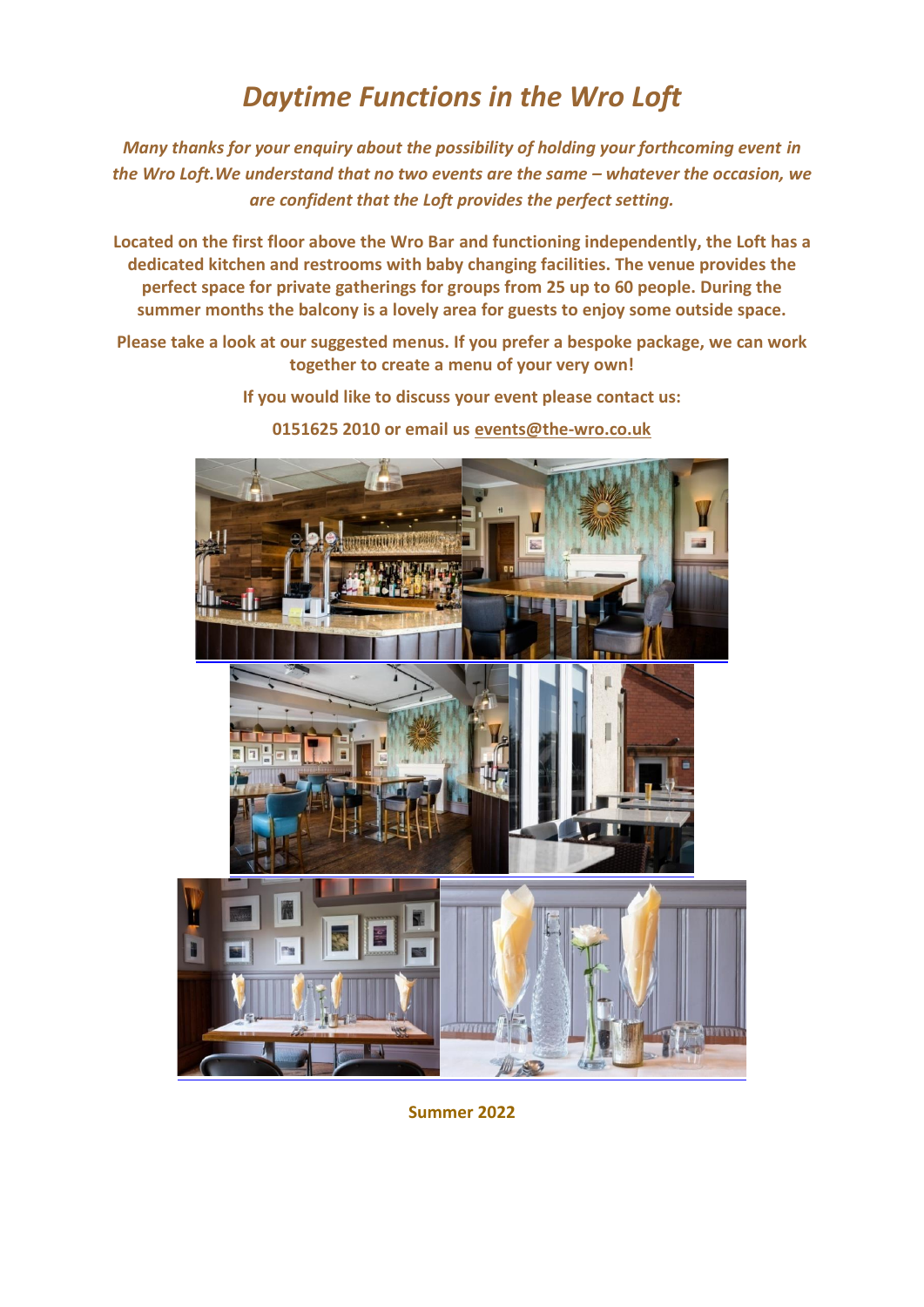# **Afternoon Tea**

# **A Selection of Freshly Prepared Finger Sandwiches**

**Organiser to choose two of the following: -**

**Egg & Cress** V

**Honey Roast Ham** 

**Cream Cheese & Cucumber** V

**Cheese & Pickle** V

**Plus one of the following:** 

**Prawn Marie Rose** V

**Smoked Salmon & Cream Cheese** V

**Coronation Chicken** 

**Homemade Scones served with Clotted Cream & Strawberry Preserve**

**A Selection of our Delicious Handmade Cakes**

**Tea or Freshly Ground Coffee**

#### **18.95**

**Add a Flute of Prosecco served with a Fresh Strawberry**

**23.95** 

**Handcut Chips or Skinny Fries £1.95 per portion** 

# **Kettle Chips with Sour Cream & Salsa Dips £1.50 per portion**

Please note if any of your guests have dietary requirements we can discuss alternatives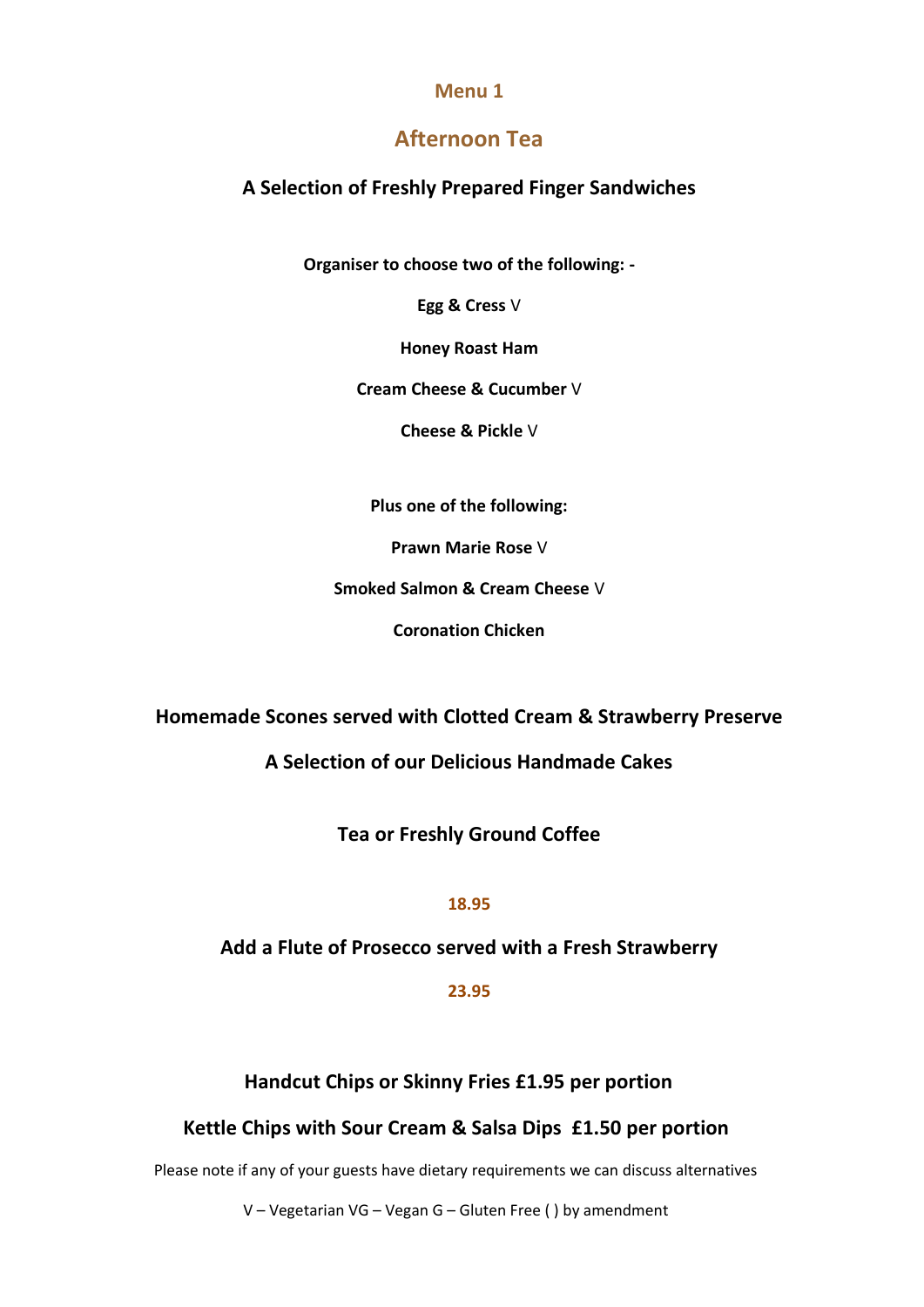**Something Simple**

**A Selection of Freshly Prepared Sandwiches & Wraps**

**Chicken Goujons with a Mango Mayonnaise**

**Vegetable Spring Rolls with a Sweet Chilli Jam** V

**Hand Cut Chips** V G/F

**12.95**

**Add Tea or Freshly Ground Coffee 2.00**

Please note if any of your guests have dietary requirements we can discuss alternatives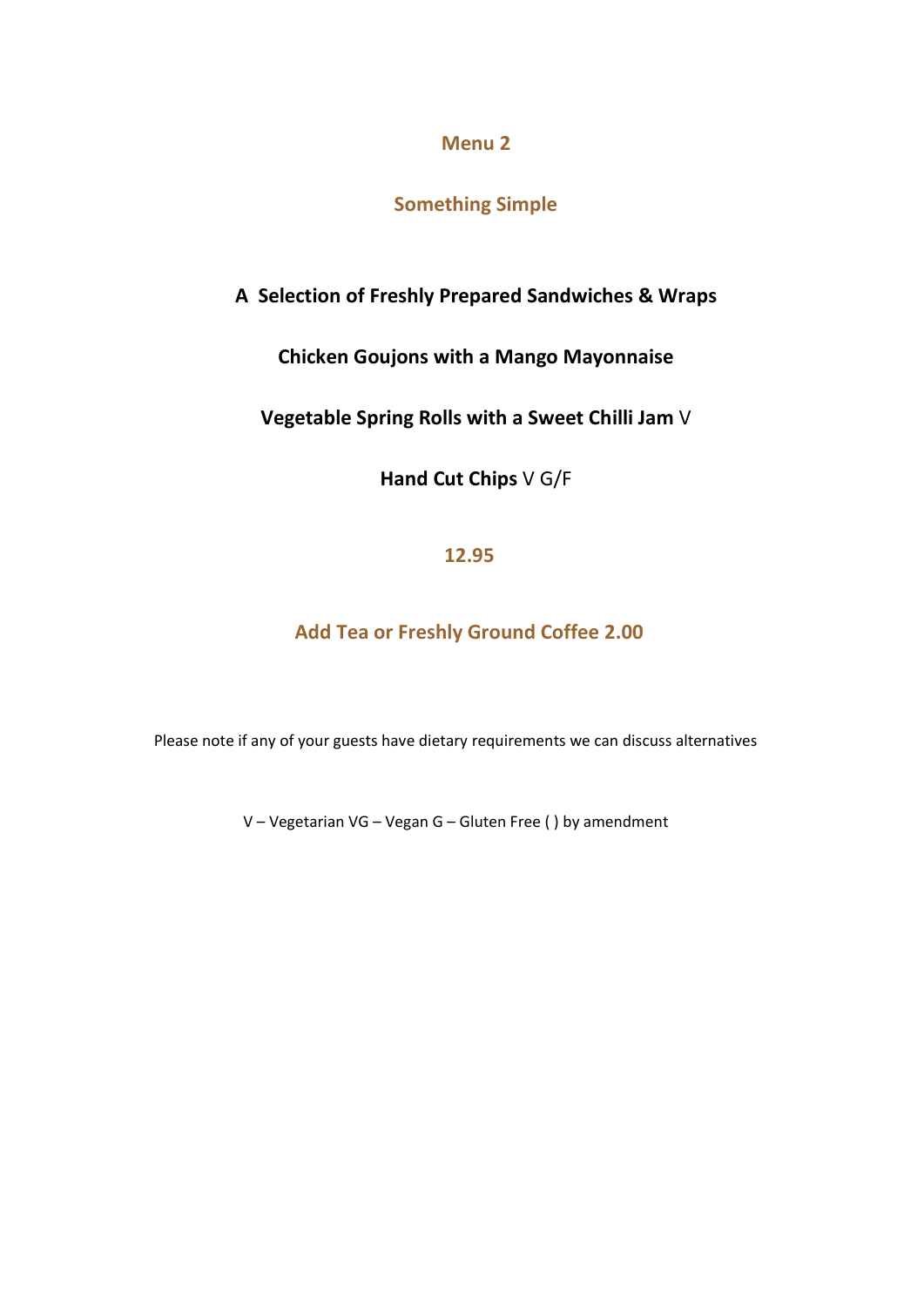# **Hot Nibbles**

# *On Arrival*

**Kettle Chips** with Sour Cream & Salsa Dips V

# **Chicken Goujons**

with Mango Mayonnaise

# **Mozzarella Fingers** V

with Sweet Chilli Dip

# **Vegetable Spring Rolls** V

with Sweet Chilli Dip

# **Chipolata Sausages**

with Honey & Mustard Glaze

# **Wro 'Signature' Chunky Chips** GF / V

# **Garlic Ciabatta with Mozzarella** V

# **17.95**

Please note if any of your guests have dietary requirements we can discuss alternatives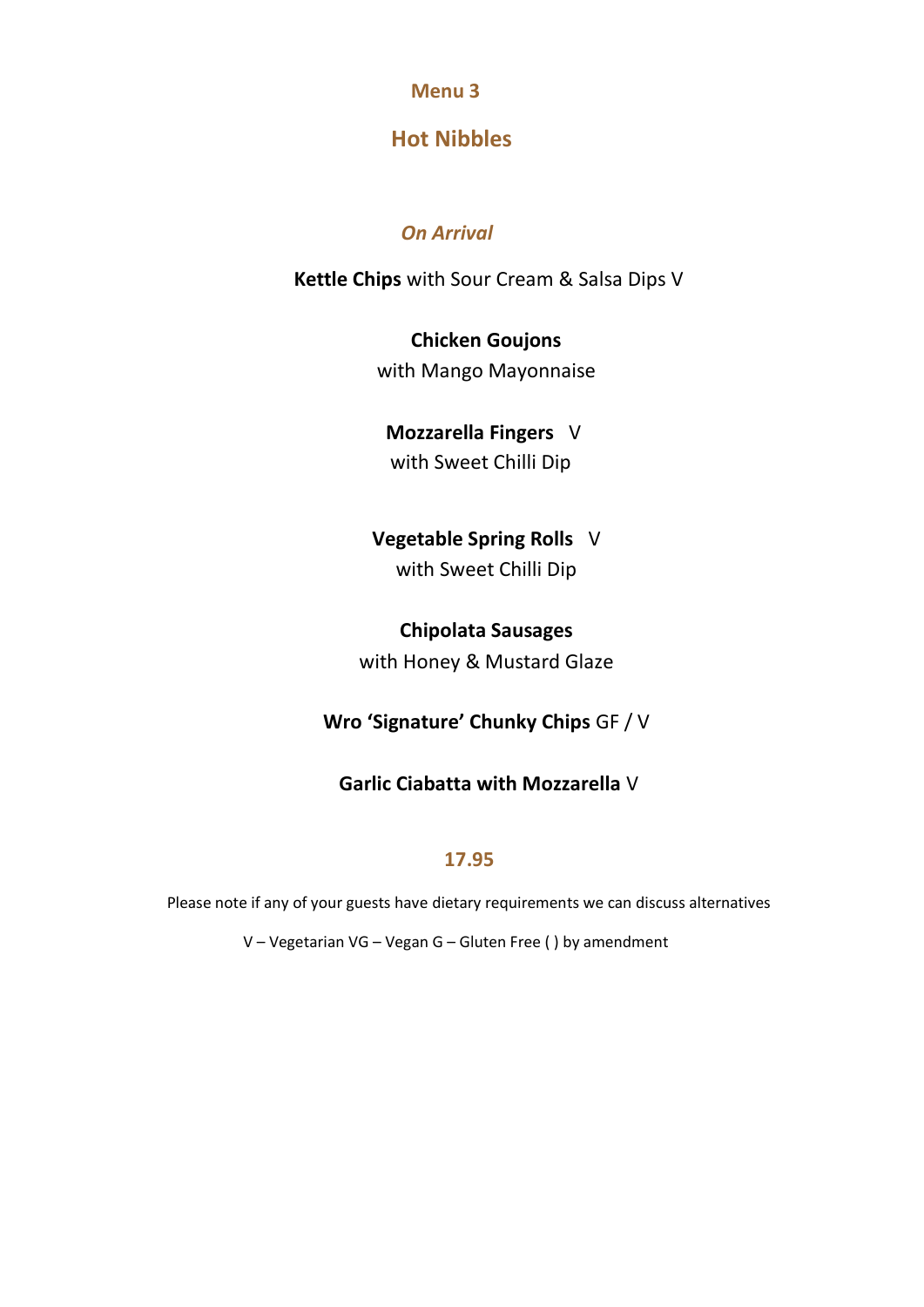# **Wro Canapé Selection**

#### *On Arrival*

#### **Kettle Chips with Sour Cream & Salsa Dips**

#### *Your choice of five canapés from the following selection:*

**Mini Yorkshire Pudding** with Roast Beef & Horseradish Crème Fraiche

> **Chicken Satay** GF with Peanut Dip

## **Tempura King Prawns**

with Lime & Chilli Jam

**Duck Spring Rolls** with Hoisin Sauce

**Mini Haddock Fishcakes** with Tartare Sauce

**Panko Chicken Strips** with Honey & Mustard Dip

**Vegetable Samosas** V / VG with Mango Mayonnaise

## **Halloumi& Vegetable Skewers**GF/ V / VG Cherry Tomatoes & Courgette

#### **Bacon, Cheddar & Mozzarella Croquettes**

with Smoky BBQ Sauce

**Vegetable Spring Rolls** V with Sweet Chilli Jam

**Halloumi Fries** V GF with Sweet Chilli Mayo

**Plus Wro 'Signature' Chunky Chips and / or Skinny Fries** GF/ V

#### **20.95**

Please note if any of your guests have dietary requirements we can discuss alternatives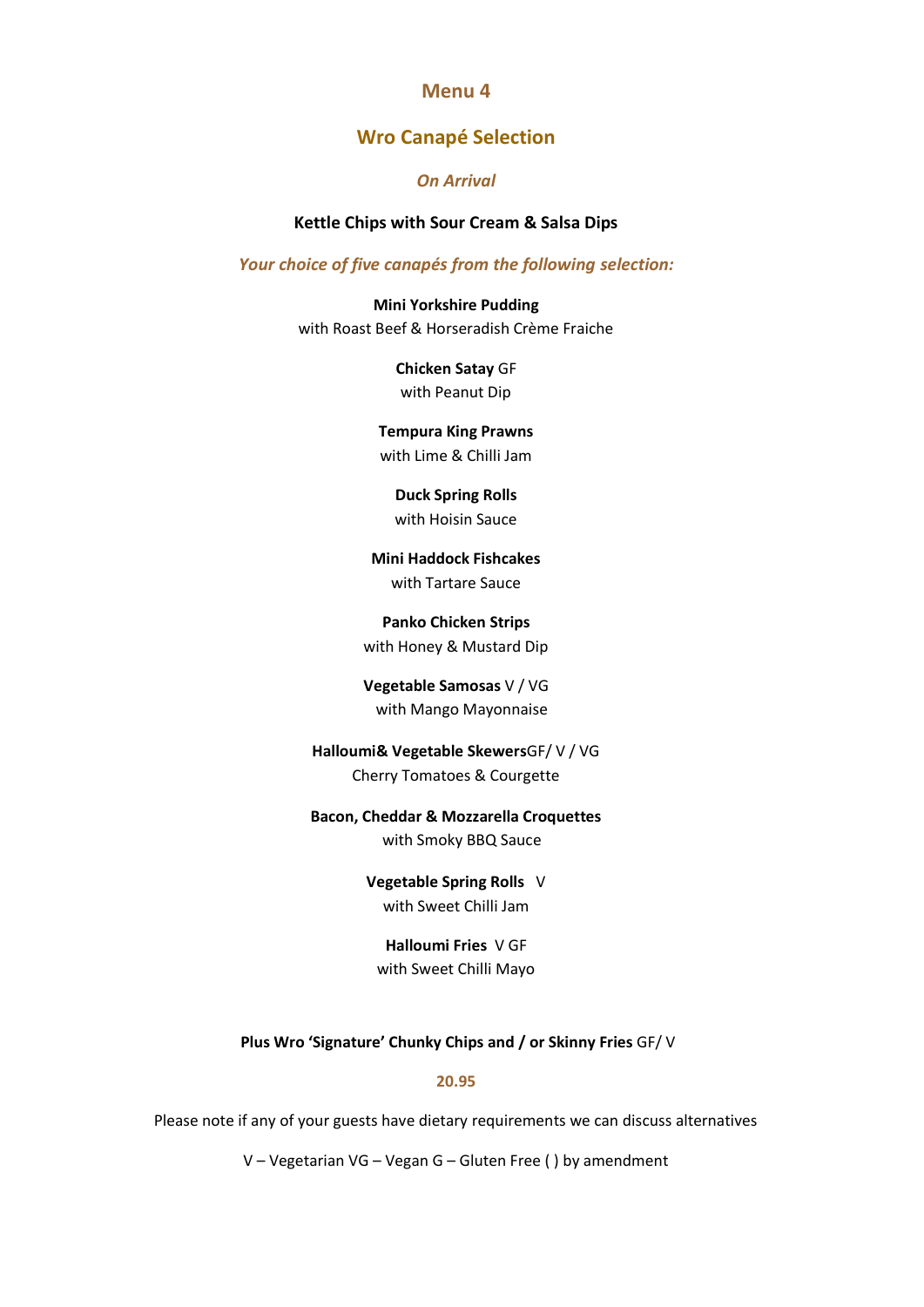#### **The Wro W'roast**

**(available for groups of 25 up to 40 guests)**

**If you are planning a get together with friends or family the Loft provides the perfect venue for between 25 and 40 guests with exclusive use of the venue.**

**Design your own menu with 2 selections plus a vegetarian option for each course. We have put** 

**together a sample menu below, but our chef is happy to design a bespoke menu for you and discuss any dietary requirements. Once we have agreed the details, we will email your personalised copy for you to forward on to your guests to pre-order their choices.**

# **Starters**

**Carrot & Coriander Soup** Warm Bread V (G) (VG)

**Chicken Liver & Smoked Bacon Parfait**  Red Onion Marmalade & Toasted Ciabatta (G)

#### **Prawn Cocktail**

Brown Bread & ButterV (GF)

## **Mains**

**Organisers are asked to choose two meats from the following options (plus the vegetarian option)**

**Roasted Strip Loin of British Beef** (served medium) (G)

**Suprème of Roast Chicken with Sage & Onion Stuffing**

**Roasted Pork Belly with Crackling**

*Served with Honey Roasted Carrots & Parsnips, Leek Gratin, Garlic & Thyme Roast Potatoes, Yorkshire Pudding & Gravy*

**Roasted Butternut Squash & Spinach Mixed Nut Roast** (VG)

#### **Desserts**

**Apple Crumble & Custard** 

**Homemade Sticky Toffee Pudding with Ice Cream** 

**Cheeseboard with Chutney & Biscuits** (GF)

#### **29.95**

*We can also provide a children's menu for any little ones attending*V – Vegetarian VG – Vegan G – Gluten Free ( ) by amendment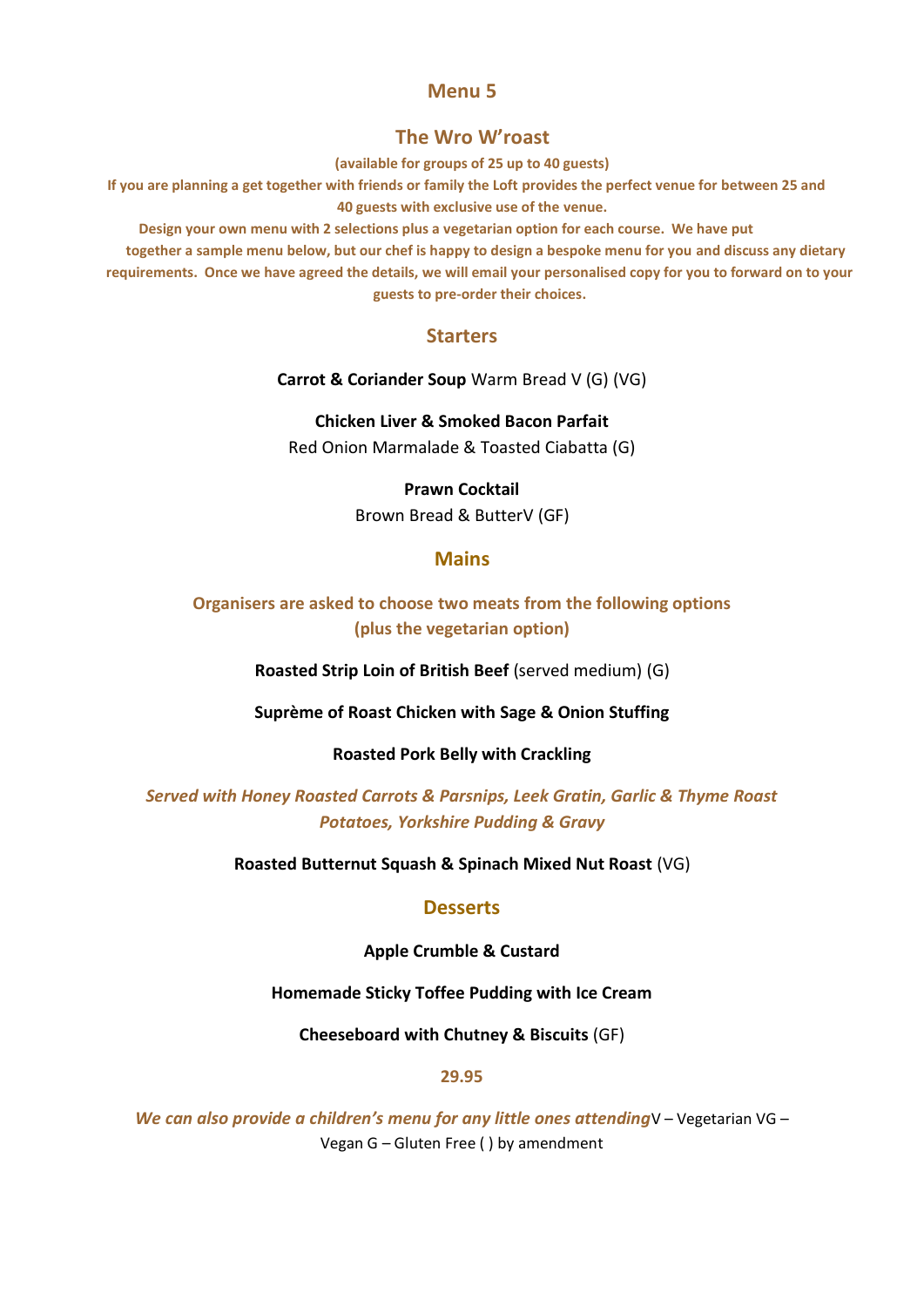## **Little Extra Touches!**

Whatever is needed to make your event extra special, our events team can arrange it!

## *Why not consider the following?*

- **A flute of fizz** on arrival or during the party for a toast
- **Photos on the big screen** Why not make the party extra special and display photographs on our big screen? Please note that a charge of £25 is made for use of this facility. Please supply up to 100 photos in one folder in JPEG format on a USB stick at least one week prior to the event
- Putting together a **playlist of favourite music** to play through our system **one week prior** to the event
- Roll out the **red carpet** and **queue ropes** for that special impact as your guests arrive. Please note that a charge of £25 is made for use of this facility (This will not be possible in really wet weather!)

## **General Information**

- We do not charge room hire but have a **minimum spend** for daytime events of £500 – this includes not only anything you spend on food and drink, such as a drink on arrival or a toast, but also whatever your guests spend over the bar (If the minimum spend is not reached it is the responsibility of the organiser to pay the balance)
- **Confirmation of your booking** will be emailed as soon as we have received a £100 non-refundable deposit which will be deducted from the balance of your account
- **Provisional bookings** will be held for a period of one week after which time the date will be automatically released (unless an extension has been agreed)
- **Confirmation of final numbers** must be made no later than two weeks prior to your event when payment for all pre-ordered food and drink must be made
- **A charge of 50p per person** will be made for guests wishing to bring in their own celebration cake(s) for us to serve (this includes the provision of plates, cake forks and napkins)
- **We charge per head for the number of guests you advise us are attending** and will not cater for lower numbers
- **The Loft is located on the first floor** of the building accessed by a private entrance and staircase – please note that there is no lift to the first floor but once upstairs all facilities are on the same level
- Please note that our prices **do not include a service charge** any gratuity given to the team for the service they have provided would be most gratefully received!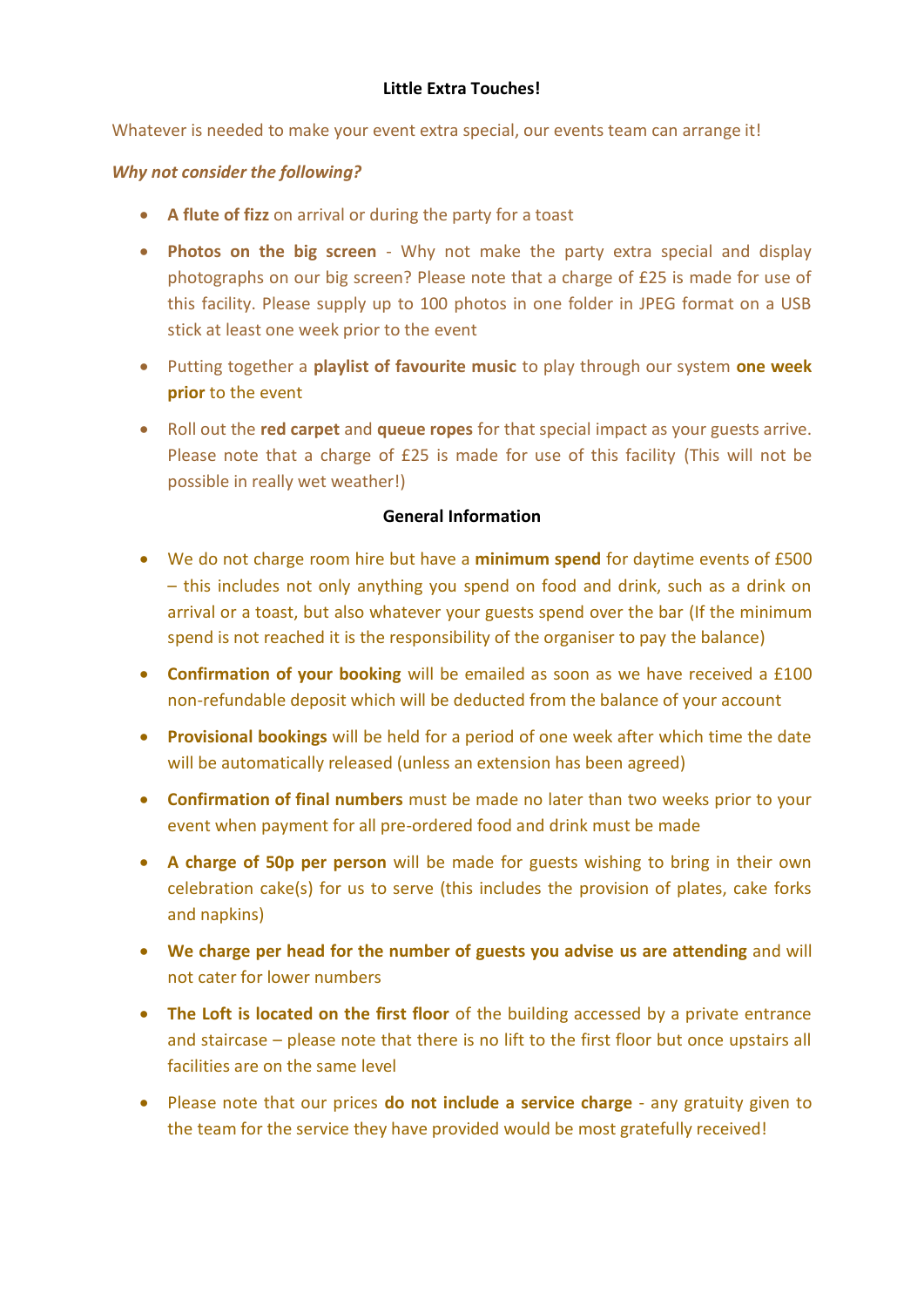#### **Booking Terms & Conditions for a Function at the Wro Loft**

# **These terms and conditions form the basis of an agreement between the client and Wro Events Ltd**

The client can only consider a booking for a function as confirmed following receipt of the client's deposit of £100. Please note that this is non-refundable.

Access to the Wro Loft is available 1 hour before the function start time. If the client wishes access prior this can be arranged at a charge of £10 per hour.

In the event of circumstances beyond the Wro's control e.g. pandemic related closures, floods, earthquakes etc., the Wro reserves the right to cancel a booking at any time but in such circumstances the deposit will be refunded in full.

The organiser's credit / debit card details will be required prior to the start of the function.

The card will also be used to pay for any damages that have occurred during the event leading to costs for the company as a direct result of the guests' actions e.g. additional cleaning / excessive breakages. This will be discussed with the organiser the following working day before any charges are taken from the card.

At the time of booking, the client shall state as accurately as possible the number of persons expected to attend. All quotations are based on an agreed minimum number of people. We reserve the right to change the venue to an area within the Wro Bar if numbers reduce significantly and fall below 25 guests.

The final number of guests attending an event must be confirmed no later than 14 days prior to the date booked and this is the number that will be charged for. Should the number increase within the notice period and the capacity of the venue allows for the style of service, the Wro will endeavour to accommodate the extra requirement. However, this cannot be guaranteed and charges will be increased accordingly.

The Wro reserves the right to change any price quoted for food and drink booked more than 60 days ahead of the event taking place, in line with supplier price increases and the Budget review etc.

The client should make the manager on duty aware of any person authorised to order additional goods or services either before or during the function.

No food or beverage of any kind is permitted to be brought onto the Wro's premises by the client or their guests without prior consent. Any such consent may attract an additional charge. Any person found to be consuming their own drinks will be asked to leave immediately.

The behaviour of all the guests is the responsibility of the client i.e. the person(s) entering into the Agreement with Wro Events Ltd. Any person acting in a disruptive or inappropriate manner will be asked to leave the premises. Should this occur the client may be asked to terminate the function. We reserve the right to refuse service to any intoxicated guests.

We operate a Zero Tolerance Drugs Policy. Anyone found in possession of illegal substances will be reported to the Police and asked to leave the premises. We reserve the right to stop a function if we suspect any kind of drugs activity.